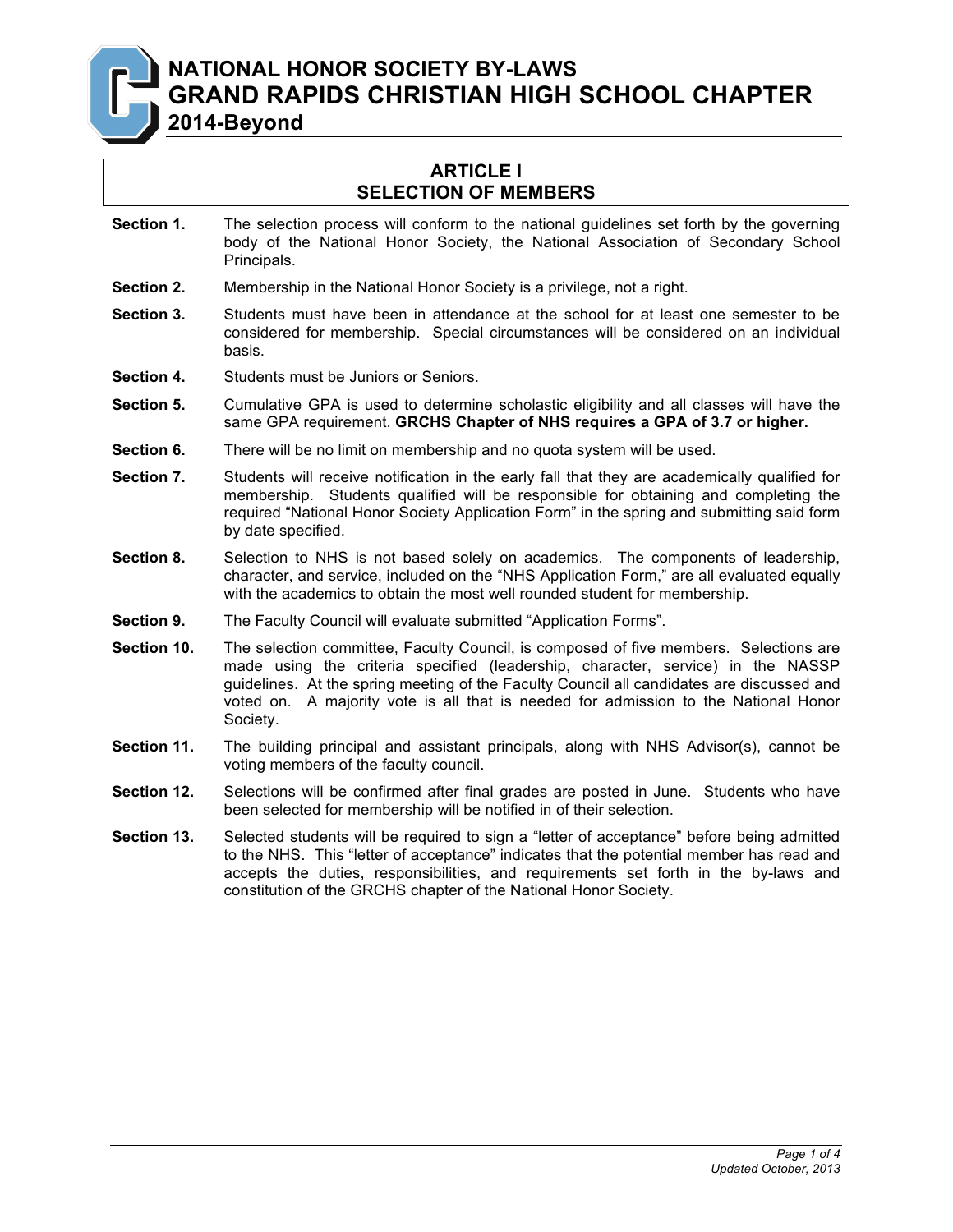# **NATIONAL HONOR SOCIETY BY-LAWS GRAND RAPIDS CHRISTIAN HIGH SCHOOL CHAPTER 2014-Beyond**

## **ARTICLE II ELECTION OF OFFICERS**

- **Section 1.** Anyone who wishes to be an officer, or who wishes to nominate an officer, may do so by handing names in to the advisor.
- **Section 2.** Voting will occur during the first quarter.

## **ARTICLE III DUTIES OF OFFICERS**

## **Section 1. President** The president shall call all meetings and determine the agenda to be followed. **Section 2. Vice-President** The vice-president shall assume the responsibilities of the president in his/her absence**.**  The vice-president will keep track of members' attendance at meetings and notify the advisors of tardy/absences.

#### **Section 3. Secretary** The secretary shall be responsible for all correspondence of the chapter. The secretary will record all members' service hours.

#### **Section 4. Treasurer**

The treasurer will be responsible for keeping track of all finances for this chapter.

# **ARTICLE IV MEETINGS**

- **Section 1.** The Grand Rapids Christian High School chapter will meet during lunch hour every second Friday of the month.
- **Section 2.** Special meetings may be called by the NHS advisors or executive board, which includes the four officers of the chapter.
- **Section 3.** The executive board will determine the time and place for the meetings.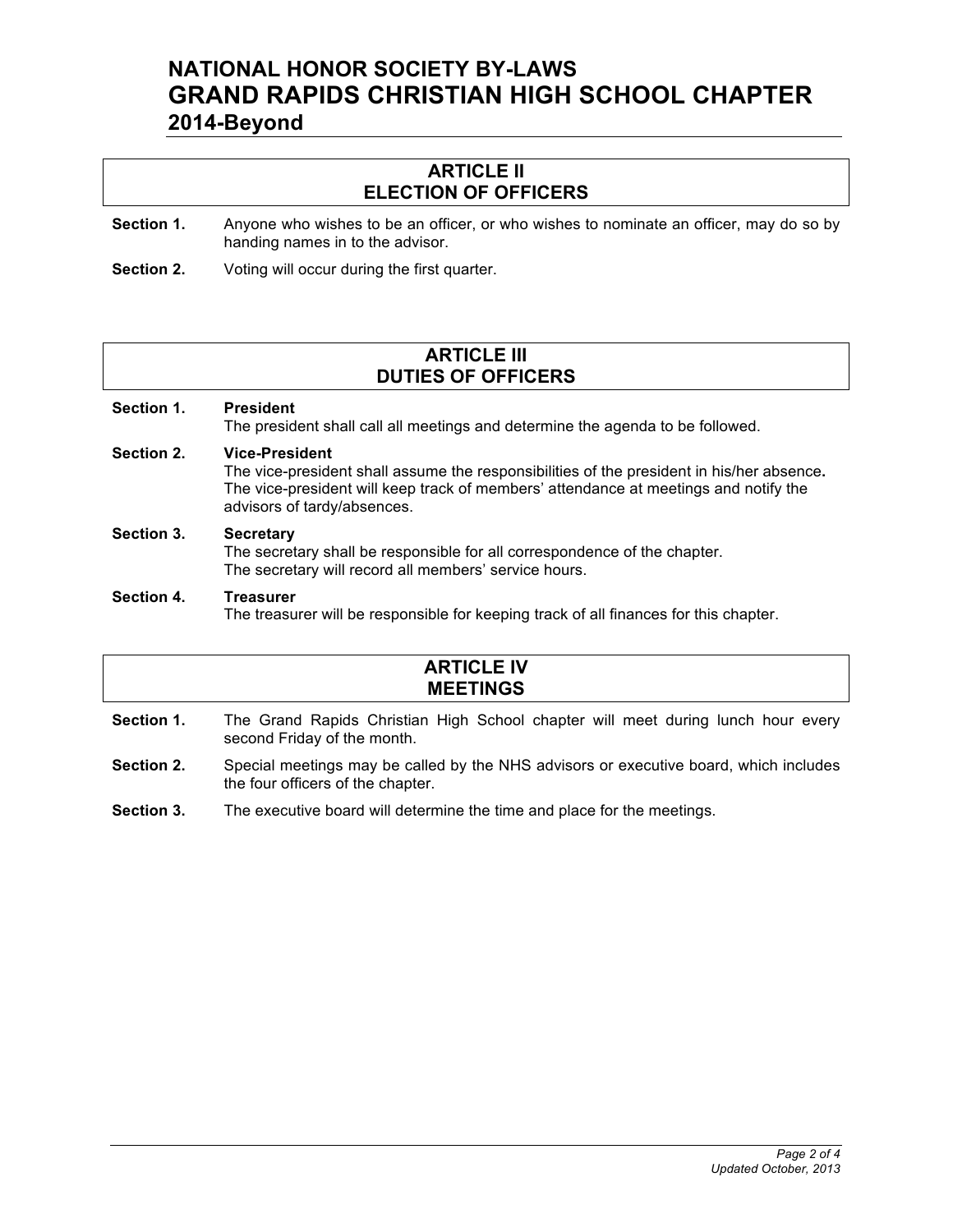# **NATIONAL HONOR SOCIETY BY-LAWS GRAND RAPIDS CHRISTIAN HIGH SCHOOL CHAPTER 2014-Beyond**

## **ARTICLE V MAINTAINING MEMBERSHIP**

- **Section 1.** All members must maintain a minimum **3.7** cumulative grade point average. Students who do not maintain a 3.7 grade point average after each semester will be put on probation. The NHS Advisor(s) will determine details of the probation. Seniors who do not maintain a 3.7 grade point average after the fall semester will not be recognized as members of NHS in the Honors Convocation or graduation publications.
- **Section 2.** Each member must participate in the annual service project(s). The members will be responsible for organizing and carrying out all activities related to the projects including (but not limited to) organizational meetings, work sessions, and any other involvement outside the monthly membership meetings necessary to the completion of each project.
- **Section 3.** Each member must be involved in some community service: **15 hours of service**. Besides the projects, the executive board and the advisors will determine guidelines for service hours.

Community service hours that are required for other organizations MAY NOT be counted toward required hours for The National Honor Society.

*Service hours MUST be turned in by the monthly meeting immediately following the date of service to be counted. Service hours may be earned from the first day of school to Memorial Day of the current school year. NO SUMMER Hours will be considered.*

- **Section 4.** Each member will provide written proof of participation and service by the deadline determined by the executive board.
- **Section 5.** All members will attend scheduled meetings unless written permission to be absent is given to an advisor.
- **Section 6.** All members will be expected to set a positive example for all other students.
- **Section 7.** Substitutions between areas mentioned above will be allowed at the discretion of the executive board and the advisors.
- **Section 8.** Each member must complete 15 hours of service by participating in the following:
	- **Tutoring other students**
	- **Assist in the writing lab**
	- **Act as an ambassador for the school (e.g. Guardian Angel etc.)**
	- **Serve as a teacher assistant**
	- **Others (as proposed by student and approved by the executive board and advisors)**
- **Section 9.** Seniors who do not accumulate 15 hours of service before senior exams will not be recognized as members of NHS in the Honors Convocation or graduation publications. Juniors who do not accumulate 15 hours of service are at-risk of being dismissed. Students may be asked to serve additional hours during their senior year to maintain membership.